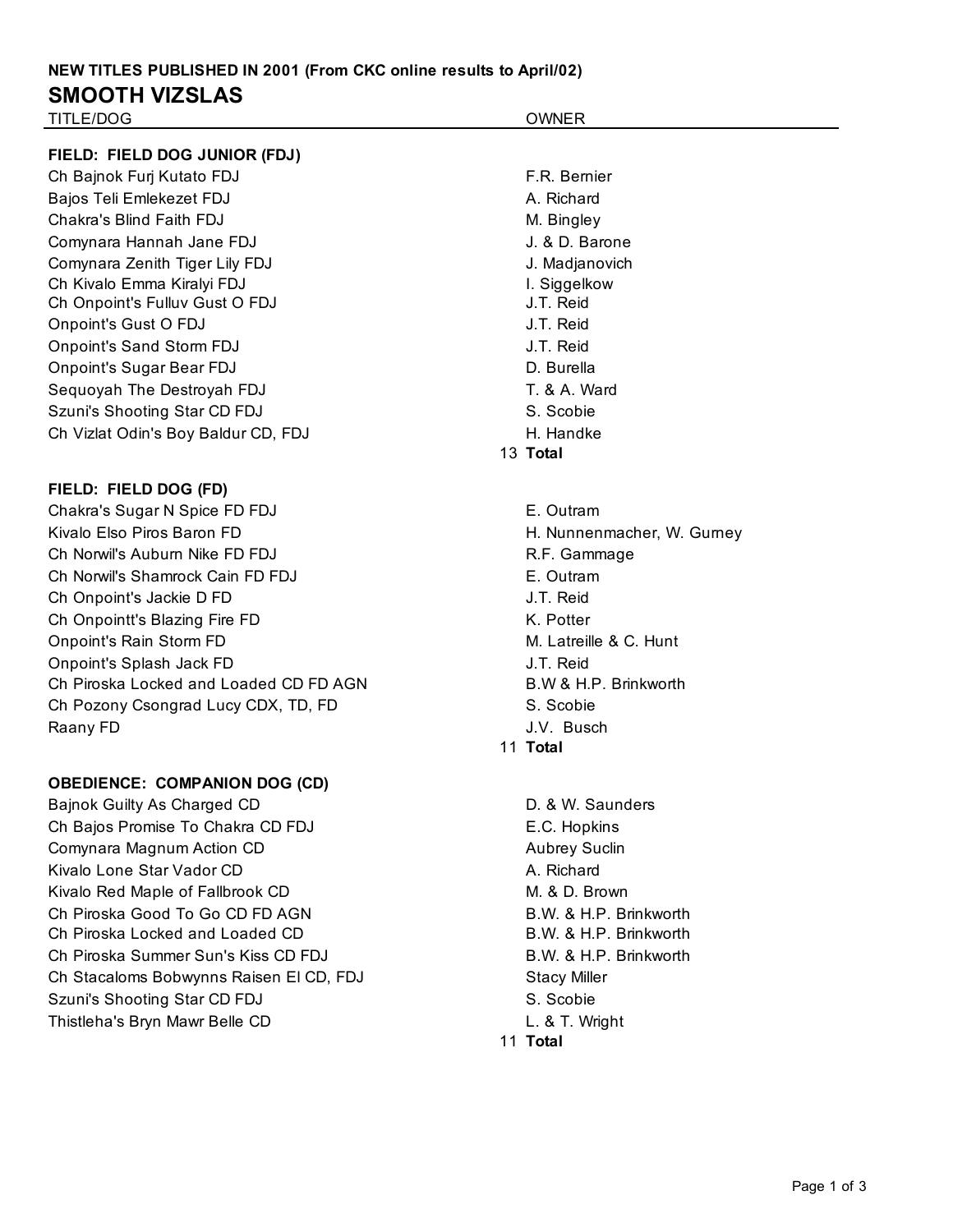### **OBEDIENCE: COMPANION DOG EXCELLENT (CDX)**

Ch Kalypso Ready For Action CDX, FD **J.M. & H.F. Coneybeare** Everwhen Gypsi of Witts End CDX D. Witt Ch Pozsony Csongrad Lucy CDX TD FD S. Scobie Redwillows Cruisin'A Classic CDX **Shows** J. & L. Morris

#### **OBEDIENCE: OBEDIENCE TRIAL CHAMPION (OTCH) / UTILITY DOG (UD)**

OTCh Santa Fe's Golden Contessa TD B.R. & K.E. Kilgour

### **SHOW CHAMPION (CH)**

Ch Akar Amadeus Mozart J. Paul, C. Boileau, J. Veillet Ch Arsla and Auburn's Sunny Boy **A** & L Smid Ch Bajnok Grand National **F. Bernier, F. & M. Lacko** F. Bernier, F. & M. Lacko Ch Banker's Special Brew D.L. Stern Ch Chakra's Simply Red FDi **E.C. Hopkins** Ch Classic Colors Of The Wind J. & T. Tischler Ch Comynara Constant Chaos S.J. Mulley Ch Comynara Hawker Typhoon FDJ C. & D. McDonald Ch Comynara Line In The Sand Gramman China Sand J. Estepa Ch Comynara Magnum Action CD A. Suclin Ch Jaybren's Millecent Marie S. & C. Cyr Ch Kivalo Emma Kiralyi **I. Siggelkow** I. Siggelkow Ch Kivalo Everwhen Hello Dolly J. Richey Ch Kivalo Uproar At Comynara S.J. Mulley & A. Richard Ch Kizmar Shootin'for Parr N.C. Parr N.C. Parr N.C. Parr Ch Marco's Kristi Living High D. Levesque & P.E. Szokoll Ch Onpoint's Blazing Fire **Good Channels** and Ch Onpoint's Blazing Fire Ch Onpoint's Makin Book J.T. Reid Ch Onpoint's New Man J.T. Reid Ch Onpoint's Steel Magnolia F. & M. Lacko Ch Pasadena's Solo Moon **L. Manning & L. Simpson** Ch Piroska Covey Girl B.W. & H.P. Brinkworth Ch Piroska Rapt N Ready **B.W. & H.P. Brinkworth** Ch Piroska Roamin' In The Sun J. Boyd, B.W. & H.P. Brinkworth Ch Piroska Sunfire of Abbiestar B.W. & H.P. Brinkworth Ch Stacaloms Doing The Tango Stacy Miller Ch Starrpoint's Swingit Satchmo **Guart Channels** J.L. & R.S. Starr Ch Szuni's Rising Star L. & A. Taylor Ch Szuni's Star Gazer V. Gaudet Ch Vizslat's Dolce Solo Kunlaszlo D. Bruzzese & V. Cottone Ch Windstorm's Double The Ante **B.G. Ettrich & D.R. Gering** 

## 4 **Total**

- 
- 1 **Total**

31 **Total**